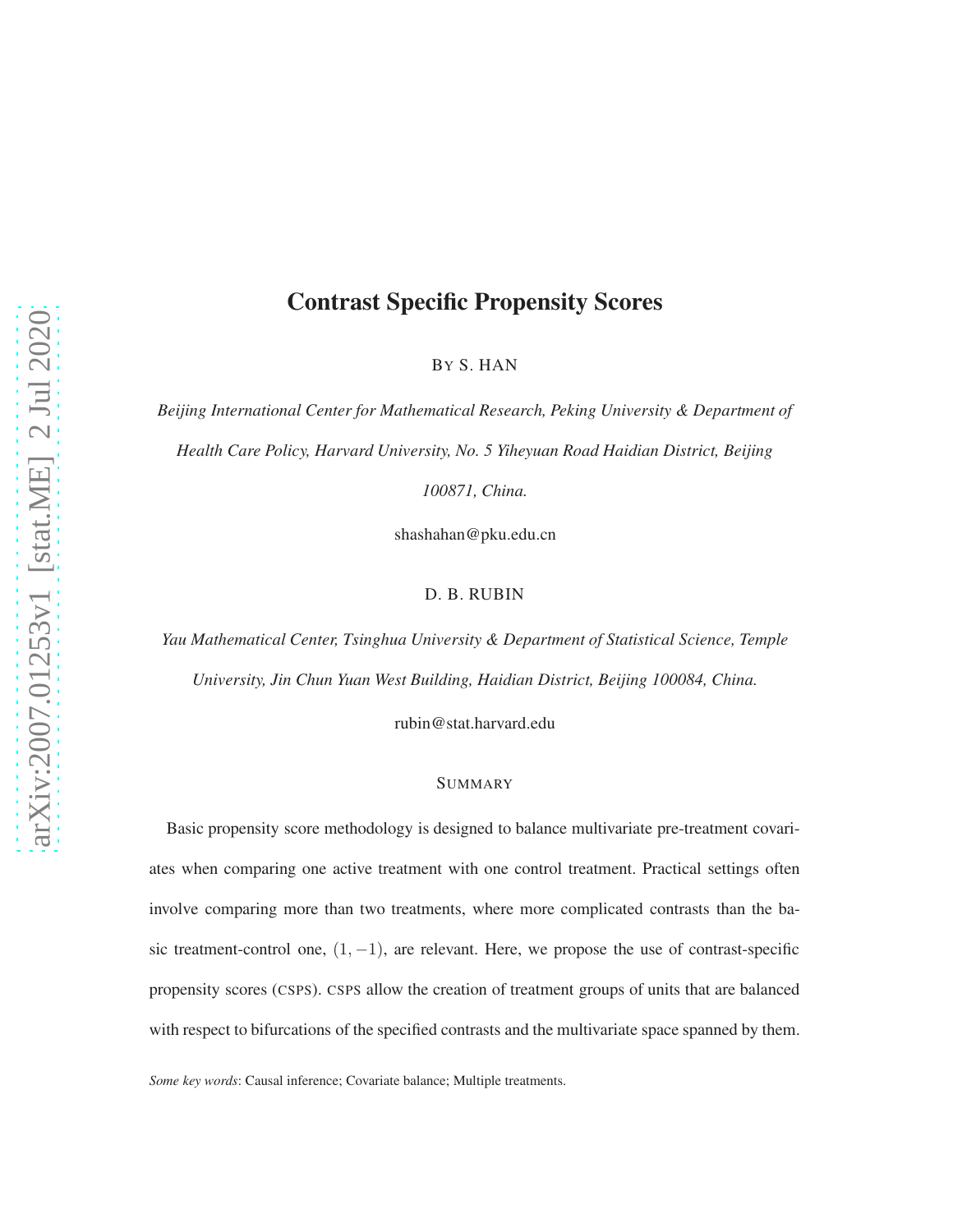# 1. INTRODUCTION

Studies with multiple treatments, whether due to multi-valued treatments (e.g., doses of a drug) or many factors (e.g., several types of drugs), are common. A *contrast* among T treatments is a vector of  $T$  coefficients that sum to zero. With two treatments, there is only one contrast, conventionally written as  $(1, -1)$ , but with more than two treatments, there are multiple contrasts. Contrasts have long been used in experimental studies (see Snedecor & Cochran, 1967; Rosenthal et al., 2000; Wu & Hamada, 2011). Generally, a contrast-specific propensity score results from a bifurcation, that is, a partition of treatments into two groups.

When  $T = 2$ , Rosenbaum & Rubin (1983) proposed the use of the propensity score to balance multivariate covariates, and it is now widely used. The propensity score is the conditional probability of assignment to treatment versus control, given pre-treatment covariates. Some extensions of the propensity score to studies with multiple treatments have been suggested. The "generalized propensity score" proposed by Imbens (2000) is primarily applicable to methods using inverse probability weighting estimation (Horvitz  $\&$  Thompson, 1952). The multidimensional propensity score proposed by Lechner (2001) and the propensity function proposed by Imai & van Dyk (2004) differ from what we propose.

A contrast-specific propensity score is the conditional probability of assignment to a bifurcation of treatment groups, for example, the treatment groups having positive coefficients versus having negative ones in that contrast, given pre-treatment covariates. We propose the use of contrast-specific propensity scores (CSPS) to create treatment groups with balanced covariate distributions in the multidimensional space spanned by bifurcations of contrasts.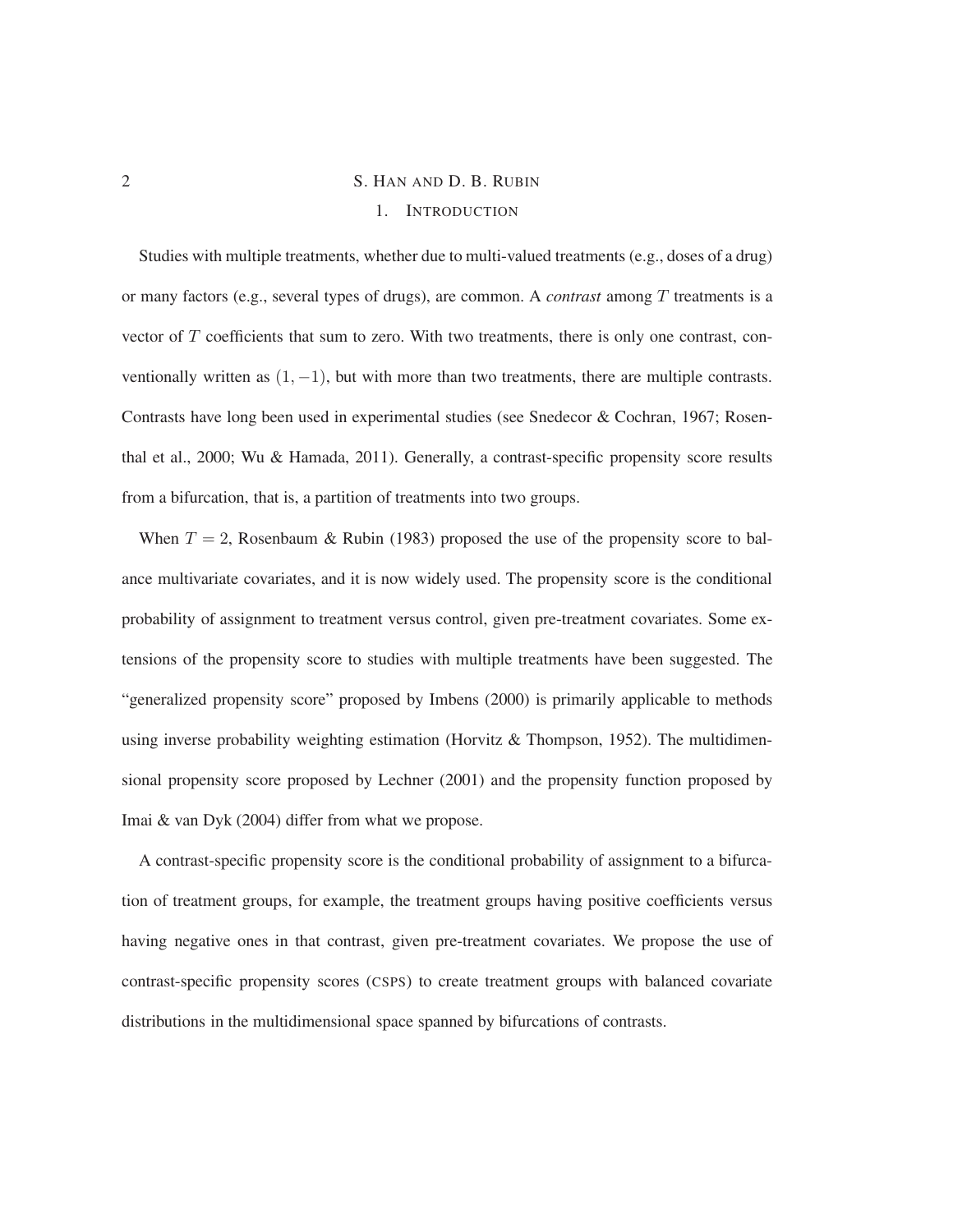#### 2. CONTRASTS AMONG TREATMENTS

A T component vector  $\boldsymbol{\lambda} = (\lambda_1, \dots, \lambda_T)$  is a contrast if  $\sum_{t=1}^T \lambda_t = 0$ . The sign of contrast  $\lambda$  is sgn( $\lambda$ ) = (sgn( $\lambda_1$ ),..., sgn( $\lambda_T$ )), with sgn( $\lambda_t$ ) =  $\lambda_t$ / $|\lambda_t|$  if  $\lambda_t \neq 0$  and sgn( $\lambda_t$ ) = 0 if  $\lambda_t = 0$ . Two contrasts  $\lambda_1$  and  $\lambda_2$  are orthogonal if  $\sum_{t=1}^{T} \lambda_{1t} \cdot \lambda_{2t} = 0$ .

Let  $\lambda^+ = (\lambda_1^+, \dots, \lambda_T^+)$  and  $\lambda^- = (\lambda_1^-)$  $\overline{1}, \ldots, \overline{\lambda}_T$  denote the nonnegative and nonpositive components of  $\lambda$  respectively, i.e.,  $\lambda_t^+ = \max\{\lambda_t, 0\}$  and  $\lambda_t^- = \min\{\lambda_t, 0\}$ . The sgn function bifurcates contrast  $\lambda$  into  $\{sgn(\lambda^+), sgn(\lambda^-)\}\$ . For example, it bifurcates contrast  $(1/2, 1/2, -1)$  into  $\{(1, 1, 0), (0, 0, -1)\}.$ 

The sgn function bifurcates a contrast using the zero-boundary for all  $T$  components. Nonzero boundaries can be appropriate, depending on the goal of investigation. Generally, let  $f(\lambda) = (f(\lambda_1), \dots, f(\lambda_T))$  be the function for bifurcation, with  $f(\lambda_t) = \lambda_t / |\lambda_t|$  if  $\lambda_t < \ell_t$  or  $\lambda_t > u_t$  and  $f(\lambda_t) = 0$  otherwise, where  $\ell_t$  and  $u_t$  are the lower and upper boundaries for component t. Bifurcation function f bifurcates contrast  $\lambda$  into  $\{f((\lambda)^+), f((\lambda)^-) \}$ . For example, for the linear contrast with four groups,  $(-3, -1, +1, +3)$ , the bifurcation function f with the lower boundary  $(-1, -1, -1, -1)$  and upper boundary  $(1, 1, 1, 1)$  bifurcates the contrast into  ${(-1, 0, 0, 0), (0, 0, 0, 1)}.$ 

*Example* 1. (**One active treatment with two control conditions**) For one active treatment with two controls, the contrast  $(1, -1/2, -1/2)$  compares the active treatment to the average of the two controls, and the contrast  $(0, 1, -1)$  compares the two controls. Contrasts  $(1, -1/2, -1/2)$  and  $(0, 1, -1)$  are orthogonal. For instance, LaLonde (1986) was interested in the contrast of one experimental treatment, a job training programme, and the average of two controls, using the non-experimental groups from the Panel Study of Income Dynamics and from the Current Population Survey.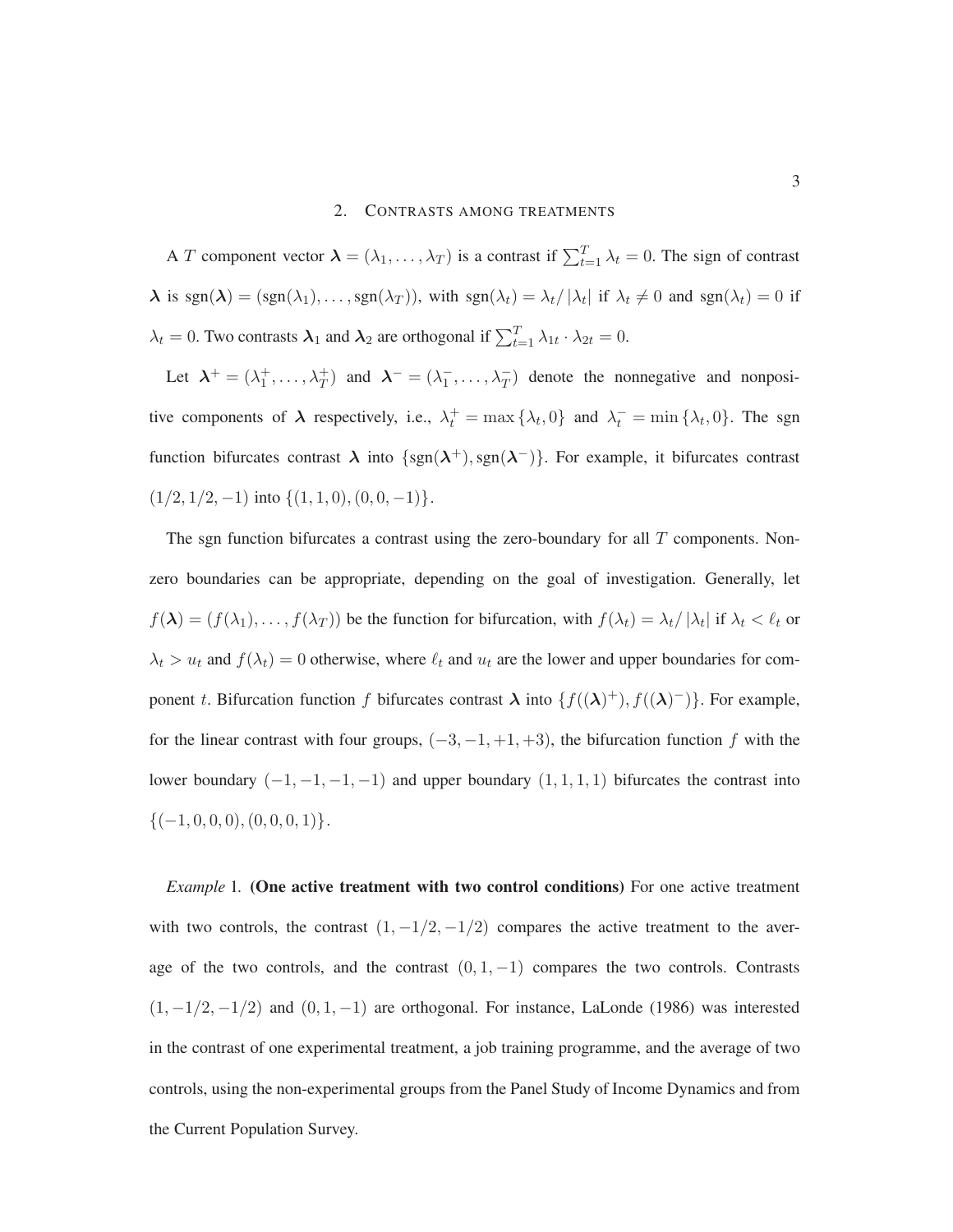*Example* 2*.* (Multiple factors each with two levels) Table 1 displays the case of three factorial treatments, each with two levels denoted by 0 and 1. The contrasts  $\lambda_j$ ,  $j = 1, 2, 3$ , define the three main effects, the contrasts  $\lambda_j$ ,  $j = 4, 5, 6$ , define the three two-way interaction effects, and the contrast  $\lambda_7$  defines the three-way interaction effect (see, e.g., Snedecor & Cochran, 1967). The contrast  $\lambda_8$  compares the combination of factors A and B versus the main effect of factor A; the contrast  $\lambda_9$  compares the combination of factors A and B versus the main effect of factor B; the contrast  $\lambda_{10}$  compares the effect of factors A and B both at level "1" versus when they are both at level "0". For example, in a recent study, Kaplan et al. (2019) considered the contrasts  $(-1, 1, 0, 0)$  and  $(0, 0, -1, 1)$ .

| <b>Treatments Indexings</b> |                             | 1                        | $\overline{2}$ | 3        | 4                        | 5              | 6        | 7        | 8 |
|-----------------------------|-----------------------------|--------------------------|----------------|----------|--------------------------|----------------|----------|----------|---|
|                             | А                           | $\Omega$                 | $\theta$       | $\theta$ | $\Omega$                 |                |          |          | 1 |
| Factors                     | В                           | $\Omega$                 |                | $\theta$ |                          | $\theta$       |          | $\Omega$ | 1 |
|                             | C                           | $\left( \right)$         | $\Omega$       |          |                          | $\Omega$       | $\Omega$ |          |   |
|                             | $\boldsymbol{\lambda}_1$    | $-1$                     | $-1$           | - 1      | $-1$                     |                |          |          | 1 |
|                             | $\boldsymbol{\lambda}_2$    | -                        |                |          |                          | - 1            |          |          |   |
|                             | $\boldsymbol{\lambda}_3$    | $\overline{\phantom{0}}$ | $-1$           |          |                          | -1             | -1       |          |   |
| Contrasts                   | $\boldsymbol{\lambda}_4$    |                          | $-1$           |          | - 1                      | - 1            |          | $-1$     | 1 |
|                             | $\boldsymbol{\lambda}_5$    |                          | $-1$           |          |                          |                | -1       | - 1      |   |
|                             | $\boldsymbol{\lambda}_6$    |                          |                |          | $\overline{\phantom{0}}$ |                | L.       |          |   |
|                             | $\lambda_7$                 | -1                       |                |          | -1                       |                | -1       | $-1$     |   |
|                             | $\boldsymbol{\lambda}_{8}$  | 0                        | $\Omega$       | $\theta$ | $\Omega$                 | $\overline{a}$ |          |          |   |
|                             | $\boldsymbol{\lambda}_9$    | $\mathbf{\Omega}$        | ٠              | $\Omega$ | - 1                      | 0              |          | $\Omega$ |   |
|                             | $\boldsymbol{\lambda}_{10}$ | - 1                      | $\overline{0}$ | - 1      | $\Omega$                 | $\Omega$       |          | $\Omega$ |   |

Table 1. Three factorial treatments, each with two levels

### 3. CONTRAST SPECIFIC PROPENSITY SCORES USING THE SGN BIFURCATION

# 3.1*. Basic notation*

Consider a study with N units, indexed by  $i \in \{1, ..., N\}$ . The outcome variable Y is measured on each unit after its treatment exposure. Associated with treatment  $t$  is the potential outcome  $Y_i(t)$ , the value of Y when the unit i is exposed to treatment t, which implicitly assumes the stable unit treatment value assumption (SUTVA) (Rubin, 1980), within the "Rubin Causal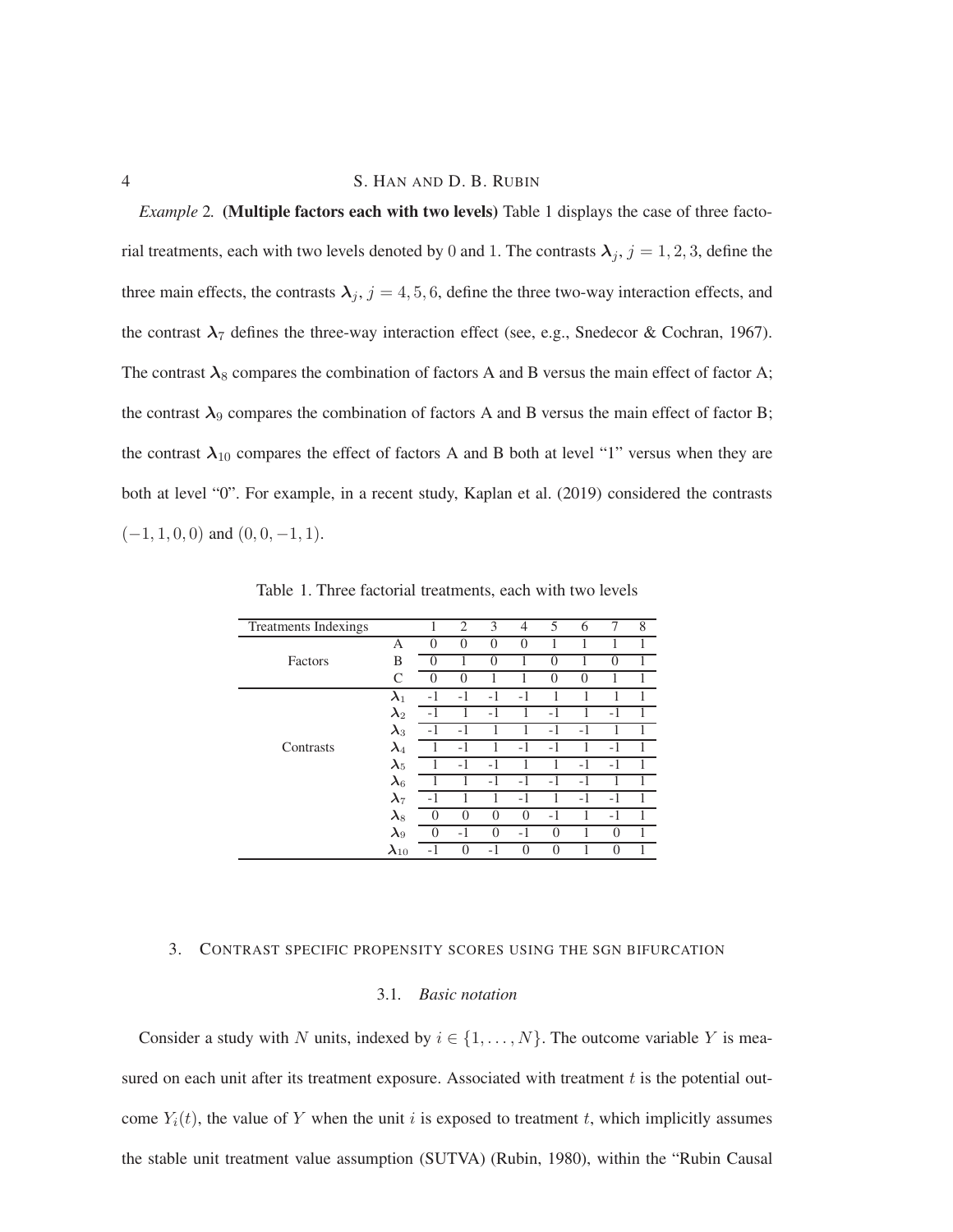Model" (Rubin, 1974) — often called the "potential outcomes approach to causal inference" (Imbens & Rubin, 2015). The  $\lambda$  contrast of potential outcomes for unit i is  $\sum_{t=1}^{T} \lambda_t Y_i(t)$ . Each unit *i* is associated with covariates  $X_i$ ,  $X_i = (X_{i1}, \dots, X_{iK}) \in \mathbb{R}^K$ , that are measured prior to treatment exposure, and which ideally are balanced across treatment groups.

#### 3.2*. Contrast specific propensity scores using the sgn bifurcation*

CSPS are designed to create treatment groups with balanced multivariate covariate distributions in the subspace spanned by bifurcations of contrasts among multiple treatments. Let  $w_{it}$  be the indicator for whether unit i is assigned to treatment t. Specifically,  $w_{it} = 1$  if  $W_i = t$  and 0 otherwise, where  $W_i = t$  indicates that unit i receives treatment  $t, t \in \{1, ..., T\}$ . Let  $D_i$  be the indicator that whether  $w_{it}$  corresponds to a positive, zero or negative  $\lambda_t$ , i.e.,  $D_i = \sum_{t=1}^T \text{sgn}(\lambda_t) \cdot w_{it}$ . Based on  $D_i$ , CSPS are the conditional probability of assignment to the treatment groups with positive coefficients versus negative coefficients of contrast  $\lambda$ , given pre-treatment covariates  $X_i$ ,

$$
c(X_i) = \text{pr}(D_i = 1 \mid X_i, |D_i| = 1). \tag{1}
$$

Let the conditional probability of assignment to treatment t, given covariates  $X_i$ , be  $p_t(X_i) =$  $pr(W_i = t | X_i)$ . In Example 1, CSPS for the contrast  $(1, -1/2, -1/2)$  is  $p_1(X_i)$ ; In Example 2, CSPS for the contrast  $\lambda_1$  is  $\sum_{t=4}^{8} p_t(X_i)$ , which equals  $pr(A = 1 | X_i)$ .

# 3.3*. Unconfoundedness*

The assignment with respect to the sgn bifurcation of contrast  $\lambda$  is unconfounded, given covariates  $X_i$ , if  $D_i \perp Y_i(1), \ldots, Y_i(T) \mid X_i$ . The condition is weaker than the strong unconfoundedness condition  $W_i \perp\!\!\!\perp Y_i(1), \ldots, Y_i(T) \mid X_i$ , stated in Imbens & Rubin (2015).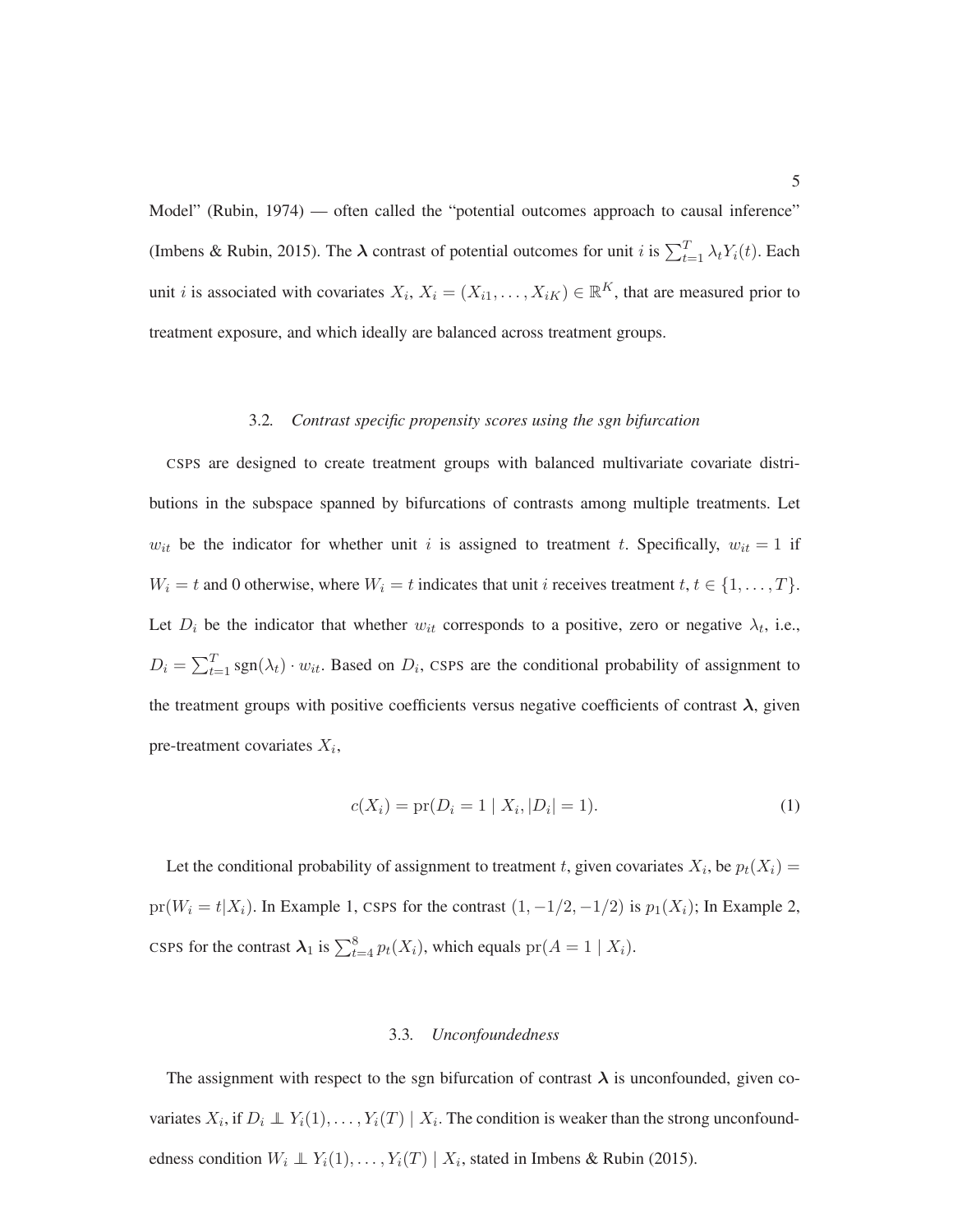# 3.4*. Balancing Properties*

As with the basic propensity score, the key advantage of CSPS is their balancing property.

*Property* 1. Balance on  $c(X_i)$  of the bifurcation of contrast  $\lambda$  balances the bifurcation of that contrast, i.e.,  $D_i \perp X_i \mid (c(X_i), |D_i| = 1)$ , and therefore the subspace spanned by the bifurcation of contrast  $\lambda$ .

An immediate implication is that balancing on  $p_t(X_i)$  balances the subspace spanned by sgn bifurcations of contrast  $\lambda_t = 1, \lambda_{t'} = -1/(T-1), t' \neq t, t' = 1, ..., T$ . For J contrasts, let  $c_j(X_i)$  be the CSPS of the contrast  $\lambda_j$  and  $D_{ij}$  the indicators with respect to contrast  $\lambda_j$ ,  $j = 1, \ldots, J$ . We find,

*Property* 2. Balance on  $c_j(X_i)$ , or any one-to-one function of  $c_j(X_i)$ ,  $j = 1, \ldots, J$ , balances the bifurcations of contrasts  $\lambda_j$ ,  $j = 1, \ldots, J$ . That is,  $(D_{ij}; j = 1, \ldots, J) \perp X_i$  $(c_j(X_i), |D_{ij}| = 1; j = 1, \ldots, J)$ , and therefore balances the subspace spanned by these bifurcations of contrasts  $\lambda_1, \ldots, \lambda_J$ .

Because  $T - 1$  linearly independent vectors span the full space, we have that balance on CSPS of contrasts with  $T - 1$  linearly independent sign vectors, e.g., sgn bifurcations of orthogonal contrasts, balances all linear contrasts among  $T$  treatments, and all bifurcations among  $T$  treatments.

Property 2 has an interesting implication in practice. The J CSPS, once created, could be treated as covariates using a usual propensity score analysis, which creates a chain of balance. That is, balance on the propensity scores with the J CSPS used as covariates balances the J CSPS, and hence by Property 2, balances the subspace spanned by these bifurcations of the J contrasts, and therefore, any linear combination of these bifurcated contrasts.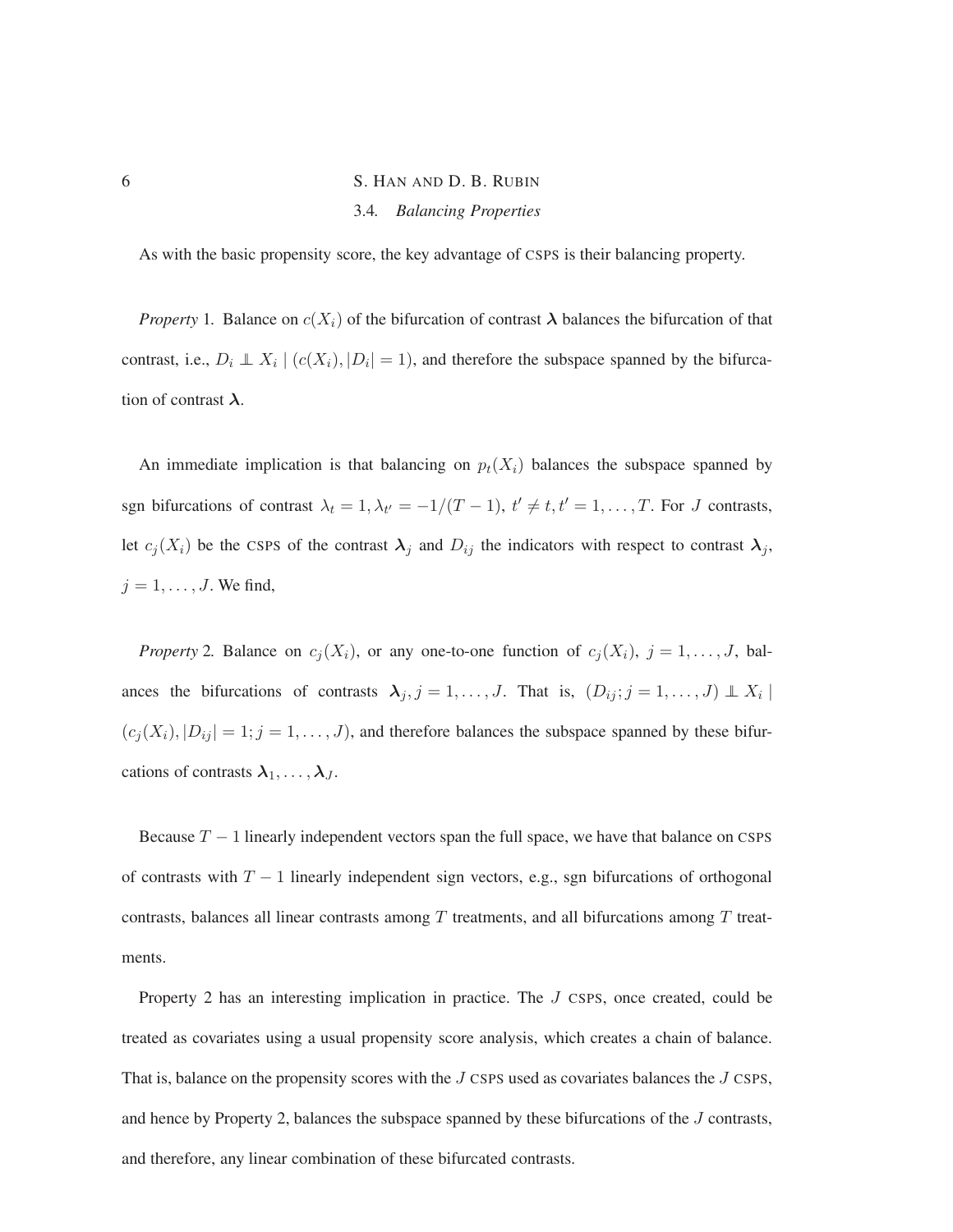#### 4. ILLUSTRATIONS

The algorithm in Supplementary materials provides an illustrative routine for creating balance on CSPS of J contrasts and as well as for assessing balance for the contrasts and their linear combinations. We refer to this routine as "the Algorithm".

# 4.1*. An artificial example*

Table 2 displays an artificial dataset with 24 units, three treatments and three covariates. We implement the Algorithm using two contrasts  $\lambda_1 = (1/2, 1/2, -1)$  and  $\lambda_2 = (1, -1, 0)$ . We show the balance results for a third contrast  $\lambda_3 = \lambda_1 - 1/2\lambda_2 = (0, 1, -1)$ , which is a linear combination of  $\lambda_1$  and  $\lambda_2$ . We briefly discuss the balance results and an alternative scenario where only the bifurcation of  $\lambda_2$  is used for balancing.

| $(X_{i1}, X_{i2}, X_{i3})$ $W_i$ |                  | $D_{i1}$       | $D_{i2}$         | $c_1$         | $\mathfrak{c}_2$ | $D_{i3}$         | Balance on $c_1, c_2$ | Covariate differences |           |                            |
|----------------------------------|------------------|----------------|------------------|---------------|------------------|------------------|-----------------------|-----------------------|-----------|----------------------------|
|                                  |                  |                |                  |               |                  |                  | Propensity score      | Subclass labels       |           | $D_{i3} = 1$ $D_{i3} = -1$ |
| (1,1,1)                          | 1                | $\mathbf{1}$   | $\mathbf{1}$     | $\frac{1}{3}$ | $\frac{1}{2}$    | $\Omega$         |                       | $\mathbf{1}$          | (1, 1, 1) | (1, 1, 1)                  |
|                                  | $\overline{c}$   | $\,1\,$        | $^{\rm -1}$      |               |                  | 1                | $\frac{1}{5}$         |                       |           |                            |
|                                  | 3                | $-1$           | $\boldsymbol{0}$ |               |                  | $-1$             |                       |                       |           |                            |
|                                  | $\overline{3}$   | $-1$           | $\overline{0}$   |               |                  | $^{\rm -1}$      |                       |                       |           |                            |
|                                  | 3                | $-1$           | $\boldsymbol{0}$ |               |                  | $-1$             |                       |                       |           |                            |
|                                  | 3                | $-1$           | $\boldsymbol{0}$ |               |                  | $-1$             |                       |                       |           |                            |
|                                  | 1                | $\mathbf{1}$   | $\mathbf{1}$     |               | $\frac{3}{4}$    | $\overline{0}$   | $\frac{1}{3}$         | $\sqrt{2}$            | (1,0,1)   | (1,0,1)                    |
| (1,0,1)                          |                  | 1              | 1                | $\frac{2}{3}$ |                  | $\boldsymbol{0}$ |                       |                       |           |                            |
|                                  | $\mathbf{1}$     | $\mathbf 1$    | $\mathbf{1}$     |               |                  | $\boldsymbol{0}$ |                       |                       |           |                            |
|                                  | $\overline{c}$   | $\,1\,$        | $-1$             |               |                  | $\mathbf{1}$     |                       |                       |           |                            |
|                                  | $\overline{3}$   | $-1$           | $\mathbf{0}$     |               |                  | $-1$             |                       |                       |           |                            |
|                                  | 3                | $-1$           | $\boldsymbol{0}$ |               |                  | $-1$             |                       |                       |           |                            |
|                                  |                  | 1              | 1                | $\frac{5}{6}$ | $\frac{2}{5}$    | $\mathbf{0}$     |                       | $\sqrt{3}$            | (0, 1, 1) | (0, 1, 1)                  |
|                                  | 1                | $\mathbf{1}$   | $\mathbf{1}$     |               |                  | $\boldsymbol{0}$ |                       |                       |           |                            |
| (0,1,1)                          | $\boldsymbol{2}$ | $\,1$          | $-1$             |               |                  | $\mathbf{1}$     | $\frac{3}{4}$         |                       |           |                            |
|                                  | $\overline{2}$   | $\mathbf{1}$   | $-1$             |               |                  | $\mathbf{1}$     |                       |                       |           |                            |
|                                  | $\overline{2}$   | $\,1$          | $-1$             |               |                  | 1                |                       |                       |           |                            |
|                                  | 3                | $-1$           | $\boldsymbol{0}$ |               |                  | $-1$             |                       |                       |           |                            |
|                                  | $\overline{1}$   | $\overline{1}$ | $\overline{1}$   | $\frac{2}{3}$ |                  | $\overline{0}$   |                       | $\overline{4}$        | (0, 0, 0) | (0,0,0)                    |
| (0,0,0)                          | 1                | $\mathbf{1}$   | 1                |               |                  | $\boldsymbol{0}$ | $\frac{1}{2}$         |                       |           |                            |
|                                  | $\overline{c}$   | $\mathbf 1$    | $-1$             |               | $\frac{1}{2}$    | 1                |                       |                       |           |                            |
|                                  | $\overline{2}$   | $\mathbf{1}$   | $-1$             |               |                  | $\mathbf{1}$     |                       |                       |           |                            |
|                                  | 3                | $-1$           | $\boldsymbol{0}$ |               |                  | $-1$             |                       |                       |           |                            |
|                                  | 3                | $-1$           | $\boldsymbol{0}$ |               |                  | $-1$             |                       |                       |           |                            |

Table 2. A simple artificial example showing that balance on  $c_1, c_2$  balances  $\lambda_3$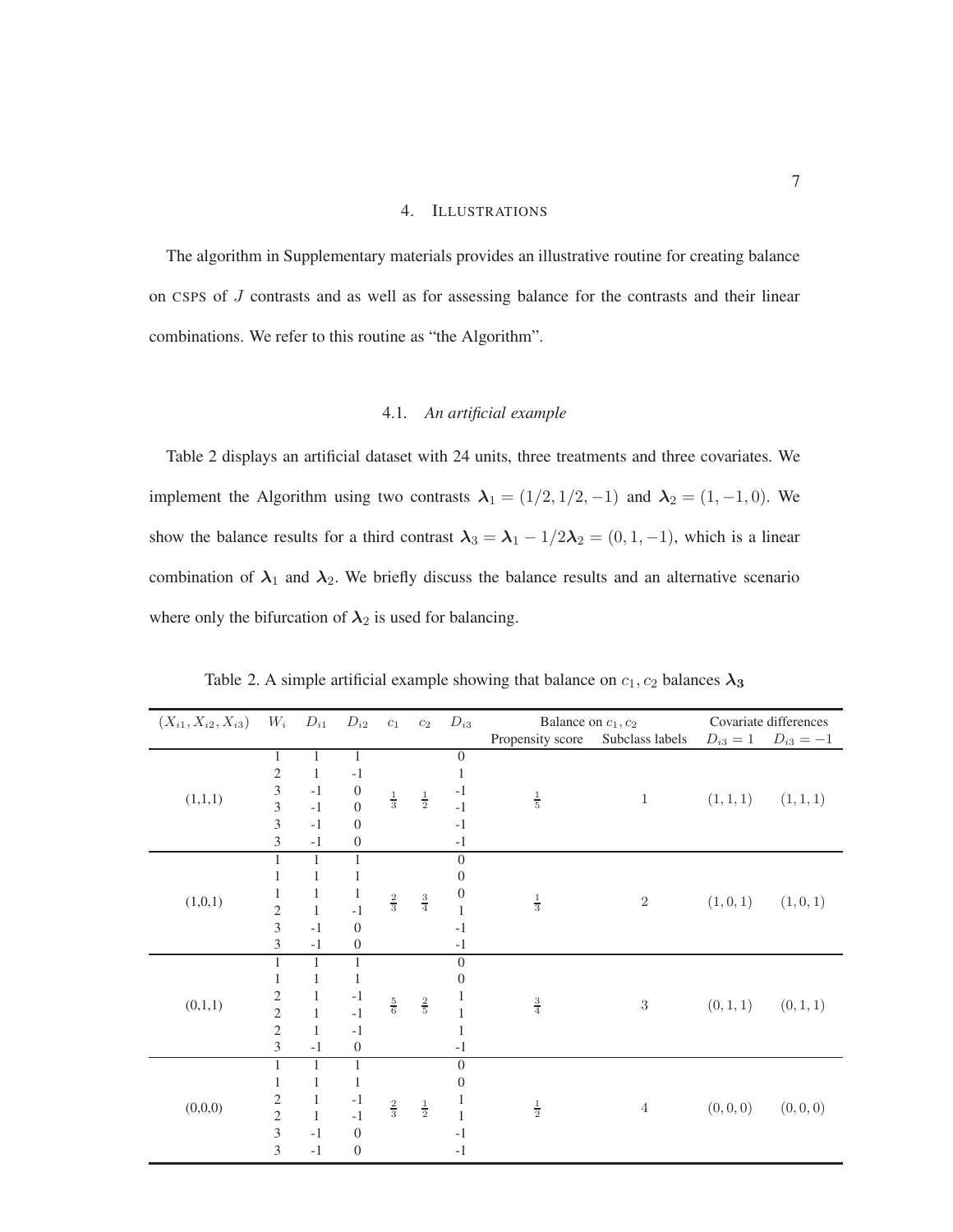The left panel of the table shows the treatment group indicators with respect to the two contrasts  $\lambda_1$  and  $\lambda_2$ . After  $c_1$  and  $c_2$  are created, they are treated as covariates and a usual propensity score analysis is used to estimate the probability of  $D_{i3} = 1$  versus  $D_{i3} = -1$  given  $(c_1(X_i), c_2(X_i))$ . The right panel shows the estimated propensity scores and the subclass labels created by this algorithm. Clearly, within each subclass, the difference in means between treatment groups with respect to contrast  $\lambda_3$  is exactly balanced because balancing on  $(c_1, c_2)$ balances the subspace spanned by these bifurcations of the two contrasts  $\lambda_1$  and  $\lambda_2$ .

In contrast, balancing on the CSPS of bifurcations does not balance the subspace that is orthogonal to these bifurcations. To illustrate this, we balance on  $c_2$  and evaluate the balance performance with respect to contrast  $\lambda_1$ . In the subclass with  $c_2 = 1/2$ , the covariate means for treatment groups with  $D_{i1} = 1$  and  $D_{i1} = -1$  are  $(1/3, 1/3, 1/3)$  and  $(2/3, 2/3, 2/3)$  respectively, which shows that the covariate difference between treatment groups is not  $(0, 0, 0)$  at the same level of  $c_2$ .

#### 4.2*. Simulation studies*

In §4.1, we were able to stratify the units into subclasses such that each subclass has only one level of  $(c_1, c_2)$ , but this is usually not the case when there are many values of  $(c_1, c_2)$ . We now consider such a case with  $T = 3$  and  $N = 800$  units and covariates  $X_{ik} \sim$ Norm $(0, 1)$ ,  $k = 1, 2, 3$ . The assignment mechanism is a multinomial logistic model, with  $pr(W_i = t | X_i) = \exp(\beta_t X_i) / \sum_{\ell=1}^3 \exp(\beta_\ell X_i)$ ; We consider two treatment assignment mechanisms: Mechanism I has  $\beta_1 = \beta_2 = \beta_3 = (0, 0, 0)$ , i.e., a complete randomization, and Mechanism II has  $\beta_1 = (0, 0, 0), \beta_2 = (0.75, 0.25, 0.5), \beta_3 = (0.25, 0.75, 0.5)$ . We consider four contrasts:  $\lambda_1 = (1/3, 2/3, -1), \lambda_2 = (1, -1, 0), \lambda_3 = (1, 0, -1), \lambda_4 = (0, 1, -1)$ . We implement the Algorithm, balancing on the sgn bifurcation CSPS of  $\lambda_1$  and  $\lambda_2$ .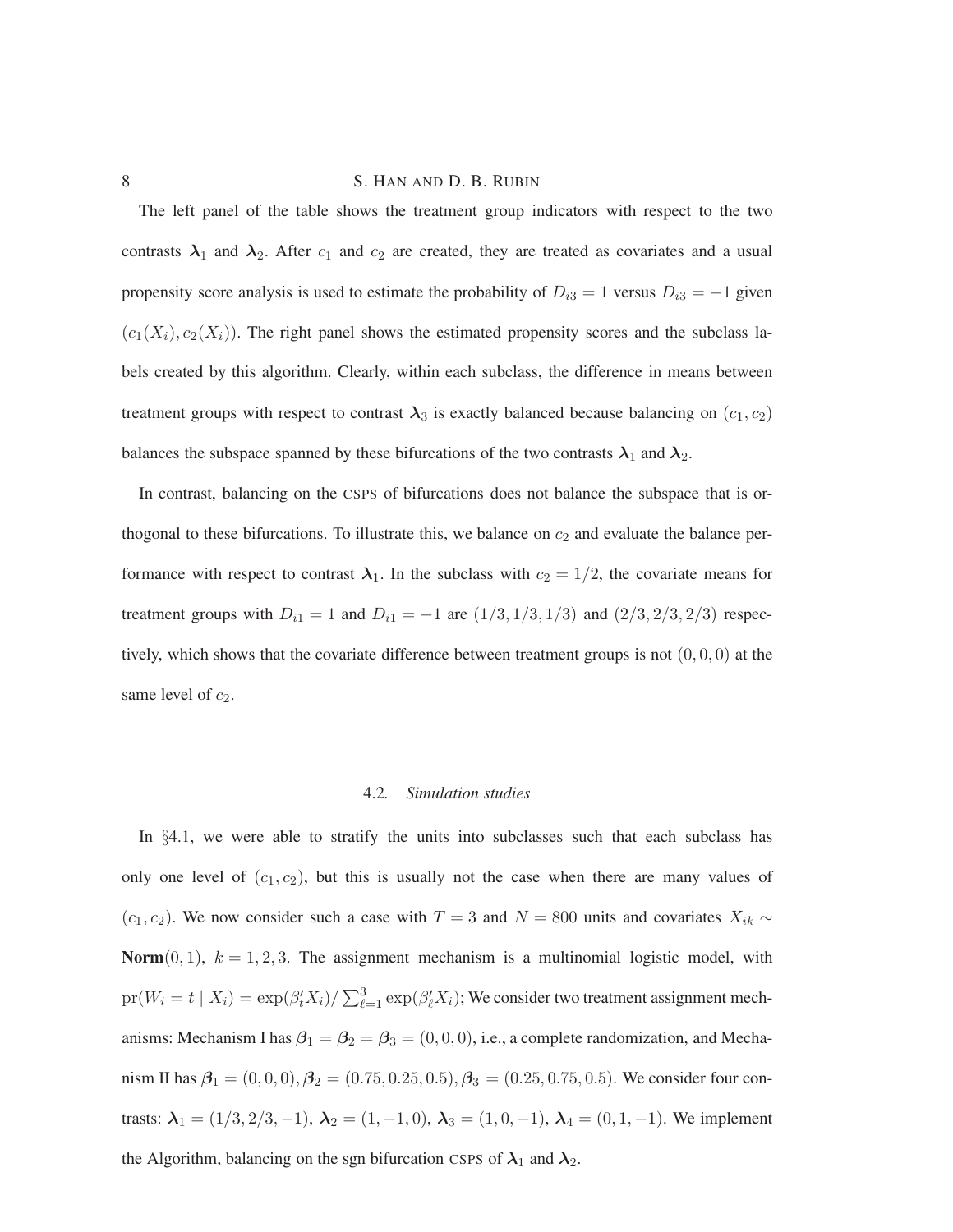| Contrast    | Experiment I     |         |       |                 |       |       |                  | Experiment II |         |                 |         |         |  |
|-------------|------------------|---------|-------|-----------------|-------|-------|------------------|---------------|---------|-----------------|---------|---------|--|
|             | Before balancing |         |       | After balancing |       |       | Before balancing |               |         | After balancing |         |         |  |
|             | $X_1$            | $X_2$   | $X_3$ | $X_1$           | $X_2$ | $X_3$ | $X_1$            | $X_2$         | $X_3$   | $X_1$           | $X_2$   | $X_3$   |  |
| $\lambda_1$ | 0.00             | 0.01    | 0.02  | 0.00            | 0.00  | 0.00  | 0.11             | $-0.79$       | $-0.21$ | 0.04            | $-0.08$ | 0.00    |  |
| $\lambda_2$ | $-0.01$          | $-0.01$ | 0.00  | 0.00            | 0.00  | 0.00  | $-0.46$          | $-0.23$       | $-0.46$ | $-0.06$         | 0.01    | $-0.05$ |  |
| $\lambda_3$ | $-0.01$          | $-0.01$ | 0.00  | 0.00            | 0.00  | 0.00  | $-0.46$          | $-0.23$       | $-0.46$ | $-0.06$         | 0.01    | $-0.05$ |  |
| $\lambda_4$ | 0.01             | 0.01    | 0.01  | 0.00            | 0.00  | 0.00  | 0.57             | $-0.54$       | 0.24    | 0.08            | $-0.07$ | 0.03    |  |

Table 3. The mean difference in covariates before and after balancing

We repeat the simulations 100 times and report the results in Table 3. For Experiment I, a completely randomized experiment, a small reduction is observed after balancing showing that the estimated CSPS can reduce the random imbalance. We find that, for Experiment II, after implementing the Algorithm with simple subclassification, the differences in covariate means are substantially diminished, to less than 0.1 on average.

## 5. DISCUSSION

CSPS methodology focuses on creating treatment groups with balanced covariates in design. Once balanced groups are created, treatment effects can be robustly estimated. For example, recent work suggests that weighting estimators are generally worse than imputation based estimators (e.g. Gutman & Rubin, 2013, 2017), advice which can be traced back to Rubin (1973).

#### ACKNOWLEDGEMENT

We thank the referees for helpful comments and Rui Dong and Ke Zhu for helpful discussions.

# SUPPLEMENTARY MATERIAL

Supplementary material includes the proofs for Property 1 and 2, the details of the Algorithm.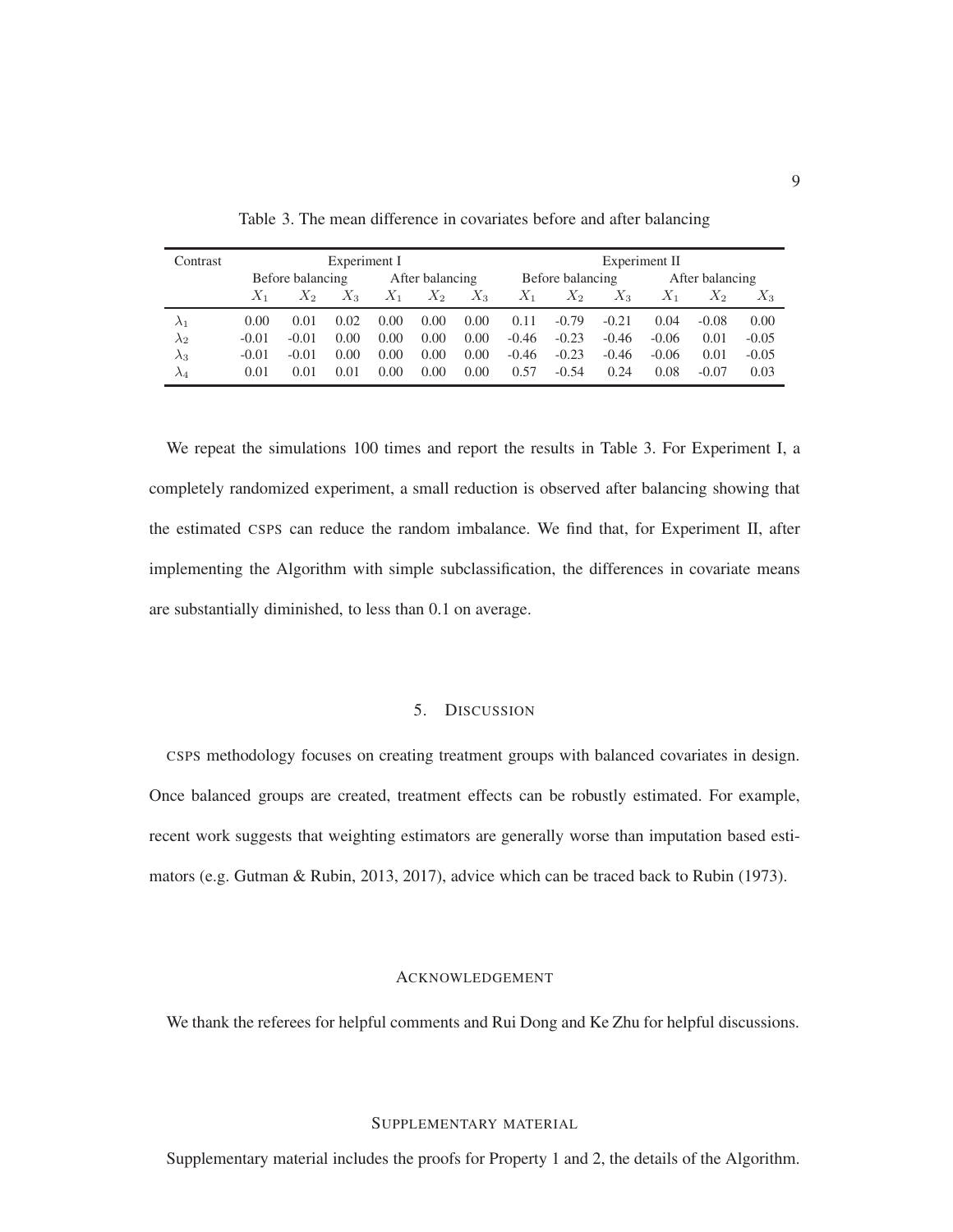# 10 S. HAN AND D. B. RUBIN **REFERENCES**

- GUTMAN, R. & RUBIN, D. (2017). Estimation of causal effects of binary treatments in unconfounded studies with one continuous covariate. *Statistical methods in medical research* 26, 1199–1215.
- GUTMAN, R. & RUBIN, D. B. (2013). Robust estimation of causal effects of binary treatments in unconfounded studies with dichotomous outcomes. *Statistics in medicine* 32, 1795–1814.
- HORVITZ, D. G. & THOMPSON, D. J. (1952). A generalization of sampling without replacement from a finite universe. *Journal of the American statistical Association* 47, 663–685.
- IMAI, K. & VAN DYK, D. A. (2004). Causal inference with general treatment regimes. *Journal of the American Statistical Association* 99, 854–866.
- IMBENS, G. W. (2000). The role of the propensity score in estimating dose-response functions. *Biometrika* 87, 706–710.
- IMBENS, G. W. & RUBIN, D. B. (2015). *Causal inference in statistics, social, and biomedical sciences*. Cambridge University Press.
- KAPLAN, K., MASHASH, M., WILLIAMS, R., BATCHELDER, H., STARR-GLASS, L. & ZEITZER, J. (2019). Effect of light flashes vs sham therapy during sleep with adjunct cognitive behavioral therapy on sleep quality among adolescents: a randomized clinical trial. *JAMA Netw Open* 2, e1911944.
- LALONDE, R. J. (1986). Evaluating the econometric evaluations of training programs with experimental data. *The American economic review* , 604–620.
- LECHNER, M. (2001). Identification and estimation of causal effects of multiple treatments under the conditional independence assumption. *In Econometric evaluation of labour market policies, Ed. M. Lechner and F. Pfeiffer. Physica, Heidelberg* , 43–58.
- ROSENBAUM, P. R. & RUBIN, D. B. (1983). The central role of the propensity score in observational studies for causal effects. *Biometrika* 70, 41–55.
- ROSENTHAL, R., ROSNOW, R. L. & RUBIN, D. B. (2000). *Contrasts and effect sizes in behavioral research: A correlational approach*. Cambridge University Press.
- RUBIN, D. (1974). Estimating causal effects of treatments in randomized and nonrandomized studies. *Journal of Educational Psychology* 66, 688.
- RUBIN, D. B. (1973). Matching to remove bias in observational studies. *Biometrics* , 159–183.
- RUBIN, D. B. (1980). Discussion of "randomization analysis of experimental data in the fisher randomization test. *Journal of the American Statistical Association* 75, 591–593.

SNEDECOR, G. W. & COCHRAN, W. G. (1967). *Statistical Methods*. Iowa State Univerisity Press, 1st Edition.